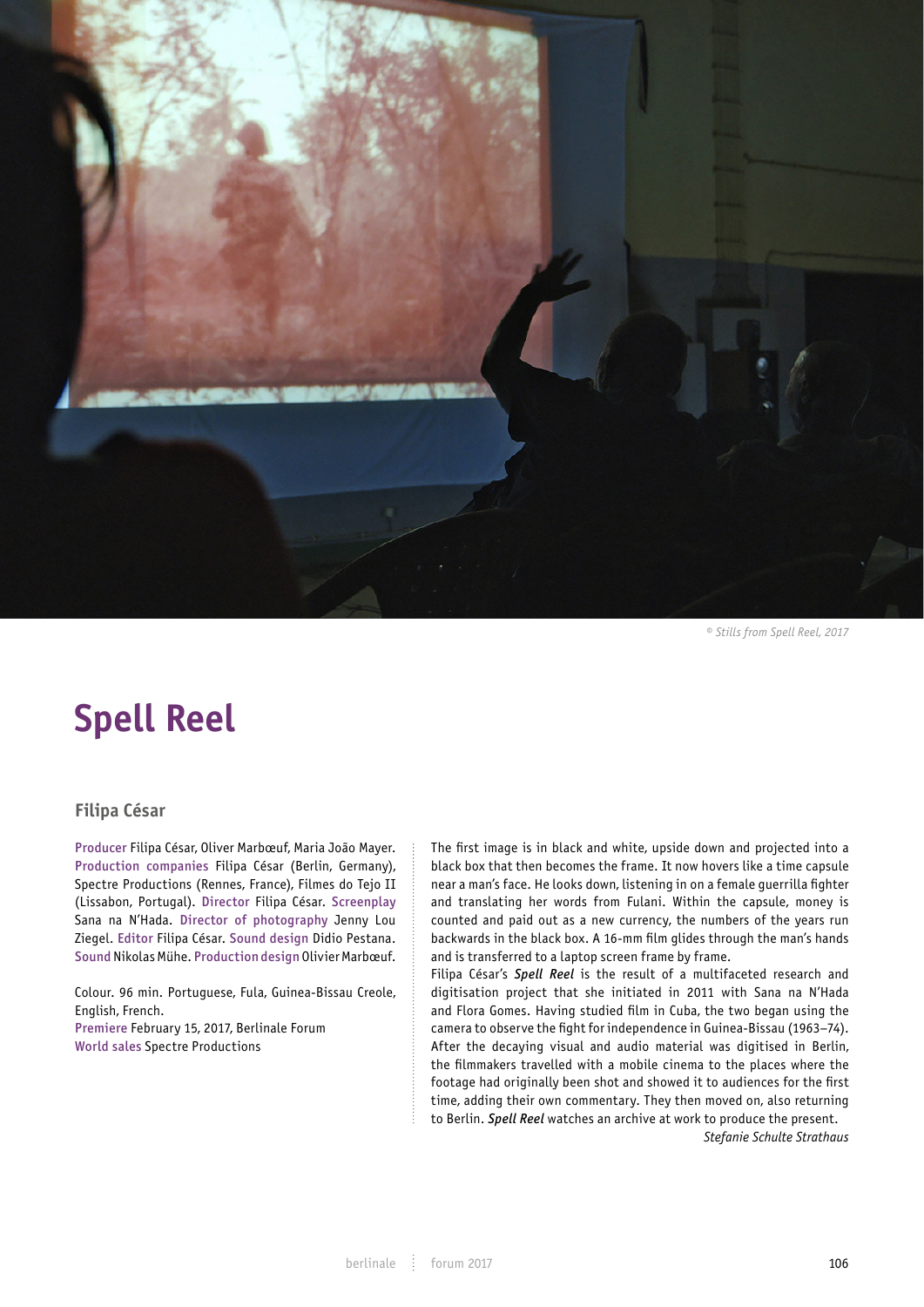#### A transnational itinerant cinema

In 2011, an archive of film and audio material re-emerged in Bissau. On the verge of complete ruination, the footage testifies to the birth of Guinean cinema as part of the decolonising vision of Amílcar Cabral, the liberation leader assassinated in 1973. In collaboration with the Guinean filmmakers Sana na N'Hada and Flora Gomes, and many allies, Filipa César imagines a journey where the fragile matter from the past operates as a visionary prism of shrapnel to look through. Digitised in Berlin, screened at various locations of what would come to resemble a transnational itinerant cinema, the archive convokes debates, storytelling, and forecasts. From isolated villages in Guinea-Bissau to European capitals, the silent reels are now the place from where people search for antidotes for a world in crisis.

### "Sound and image were always out of sync in this project"

*Let's start by talking about your choice for the opening scene. We see fighters behind trees, the footage is upside down. A text says that it is the kapok tree that sees the freedom fighters upside down. I had to look up what a kapok tree is exactly. I suspected it was like a weeping willow, but no, a kapok tree looks like any other tree. So why the kapok tree?*

Filipa César: It's curious that you thought of a willow tree. There is a haiku that Chris Marker quotes in *Sans Soleil* which was on my mind in this scene: 'The willow sees the heron's image upside down.' When I started to get in touch with the animist culture, which Sana na N'Hada grew up in, I noticed they talk about the kapok tree being the connection between the earth and the sky – the agronomist Amílcar Cabral would call it 'between lithos and atmos'. It seems there is also a connection between this tree and the place where the dead are buried. And this made me think of the relation we had with the archive images in both material and spectral senses. What is there and what is not, or is there in another way. The process of digitisation had to happen very fast, in the context of another coup d'état in Guinea-Bissau (12 April 2012). We had one week to organise the archive material in Bissau for the digitisation in Berlin. We would often stick several film fragments together on one reel, and because of the rush sometimes these reels ended up wrong-sided or upside-down. So they got digitised that way, and it was how we watched some of them for the first time, upside-down or backwards or both. Of course, 'upside-down' also suggests new subjectivities, other modes of seeing, or other things that see. I think the opening scene announces a complication of these systems of seeing.

*You start with fragments, different dates, and dispersed locations, elements that would gradually unfold later in the film. We see Sana na N'Hada and Flora Gomes through the filmic documents they made at the time, and in the act of preserving, sharing and commenting on these films today. The filmmakers were at the heart of not only the liberation struggle, but also the story of the struggle.* 

I met Sana na N'Hada and Flora Gomes in the beginning of 2011 and I was interested in how they and the others had become filmmakers in the context of the liberation struggle. I had an urge to do something about this unique, but lesser-known cinema history, and it was clear to me from the beginning that I wouldn't be the one to tell the story of their struggle. At some point I realised that cinema here was a channel to access a common past, not in the formatted sense of 'opposite perspectives', but that actually cinema provides us with a common ground. We also shared a reference to Chris Marker, who had worked with the Guinean filmmakers in Bissau in 1979, and who was the first who mentioned Sana to me as someone I should talk to. As you know, the images of the Bissau carnival in Marker's *Sans Soleil* were shot by Sana. This means that long ago I had seen images shot by him without knowing it. This connected us differently than any stigmatised relation between Portuguese and Guinean people. Sana also told me about the mobile cinemas which they had done with Chris Marker, going to Guinean villages and showing films. And I said to him, why don't we do this again, this time with the images that we just digitised from your archive?

*I think one of the strengths of the film is how it makes us see things. We see how the film material has decayed, how it is being touched; we see what we can see, and we see that there are images that we cannot see anymore. And we are able to see these lost images in relation to the new images that we are given to see: of the setting up of the mobile cinema, the waiting, the sounds of children in the background. A room in a radio station, and how the room itself was built from boards. One can see the way they assembled their own radio equipment, which connects this radio praxis to the cinema praxis: building the cinema, a cinema culture.* 

You are mentioning very important elements. Our onemonth tour with the mobile cinema was mainly organised by Suleimane Biai, a young filmmaker who also studied in Cuba, but in a post-independence context, and who has worked as an assistant for both Flora and Sana. He put together a team, and it was him who brought in a young radio maker, Aissatu Seide, who then moderated almost all of our cinema sessions in Guinea and also joined us in Berlin later. Each time we arrived at a location – we would normally arrive the day before or in the morning before the screening –, first thing Aissatu would go to the radio station of the place and ask them to announce our screening. She knows that radio is still the most important means of communication in Guinea-Bissau, where you barely have Internet and where, in the countryside, electricity is still produced by generators. Radio had already been the most important means of communication during the liberation struggle.

*It's interesting to see how these practical choices shaped what we see in the film. There are actually two journeys layered in your*  images. One is the journey with the films and the filmmakers, the *mobile cinema through Guinea-Bissau and then also to other places, like Berlin. At the same time there are the encounters with the digitised archive contents themselves, a second journey, which we see as a layer placed over parts of the images of the first.* 

Do you know how the material had arrived at us? It was first the images, and then the sound. First we got support for digitising the film material, and only half a year later we got an additional amount for digitising the magnetic sound tapes. I mean, we can say that sound and image were always out of sync in this project. It was very important to decide that we would look at the things as we found them. And it became a core question, how to re-propose without trying to synch, complete or correct anything, as if it were wrong. We knew